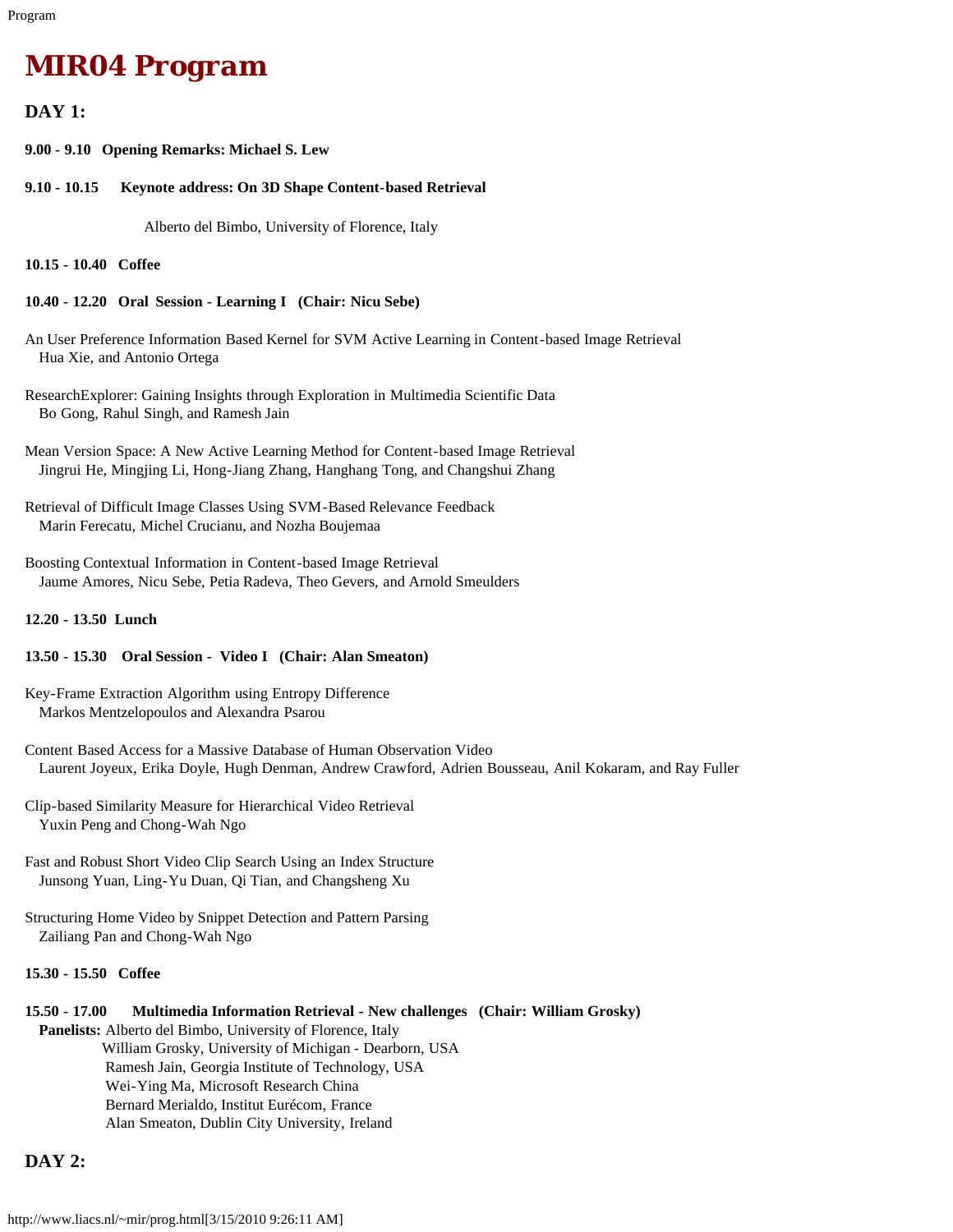#### **9.10 - 10.15 Keynote address: The Psychology of MIR**

John R. Kender, Columbia University, USA

- **10.15 10.40 Coffee**
- **10.40 11.05 Boaster Session (Chair: Nicu Sebe)**
- **11.05 12.30 Interactive Oral Sessions**

#### **Learning II (Interactive Oral)**

- Relevance Feedback: Perceptual Learning and Retrieval in Bio-computing, Photos, and Video M. Haas, J. Rijsdam, B. Thomee, and M.S. Lew
- A Time Series Clustering Based Framework for Multimedia Mining and Summarization Using Audio Features Regunathan Radhakrishnan, Ajay Divakaran, and Ziyou Xiong,
- Long-Term Learning of Semantic Grouping from Relevance Feedback Tomohiro Yoshizawa and Haim Schweitzer,

Experimenting with Music Taste Prediction by User Profiling Marco Grimaldi and Padraig Cunningham

#### **Image II (Interactive Oral)**

- Latent Semantic Analysis of Facial Action Codes for Automatic Facial Expression Recognition Beat Fasel, Florent Monay, and Daniel Gatica-Perez
- Efficient 3D Object Retrieval Using Depth Images Nikhil Vajramushti, Ioannis A. Kakadiaris, Theoharis Theoharis, and G. Papaioannou
- Analysing the Performance of Visual, Concept, and Text Features in Content-Based Video Retrieval Mika Rautiainen, Timo Ojala, and Tapio Seppänen
- A Multimodal Approach to Time-Invariant Scene Retrieval from Single Overhead Image Jian Yao, Zhongfei Zhang, and Lijun Yin

#### **Video II (Interactive Oral)**

- Concept-Oriented Video Skimming and Adaptation via Semantic Classification Hangzai Luo and Jianping Fan
- Video Story Segmentation with Multi-modal Features: Experiments on TRECVID 2003 L. Besacier, G.M. Quénot, S. Ayache, D. Moraru
- Symbolic Representation and Retrieval of Moving Object Trajectories Lei Chen, M. Tamer Ozsu, and Vincent Oria,
- A Hybrid System for Affine-Invariant Trajectory Retrieval Faisal I. Bashir, Ashfaq Khokhar, and Dan Schonfeld,
- Latent Semantic Analysis For An Effective Region-Based Video Shot Retrieval System F. Souvannavong, B. Huet, and B. Merialdo
- Action Movies Segmentation and Summarization Based on Tempo Analysis Hsuan-Wei Chen

#### **Application II (Interactive Oral)**

Offense Based Temporal Segmentation for Event Detection in Soccer Video L. Wang, M. Lew, and G. Xu